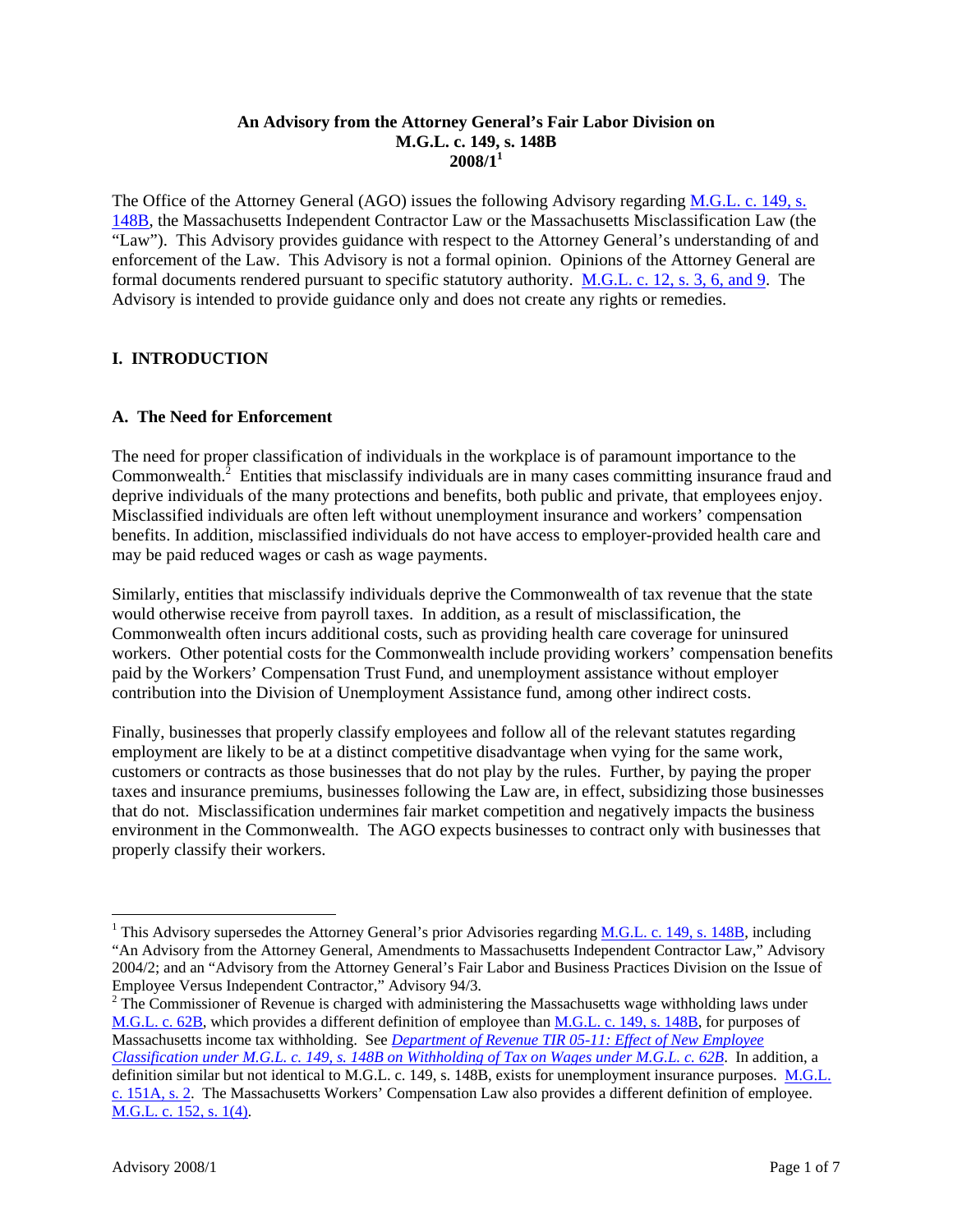#### **B. The History of the Law**

The proper classification of employees has long been an issue of great concern in the Commonwealth. Under common law, a number of factors determined the existence of an employer/employee relationship based on the totality of the relationship. See, e.g., *Commonwealth v. Savage*, 31 Mass. App. Ct. 714 (1991). Those factors included the degree of control, the opportunity for profit and risk of loss, the employee's investment in the business facility, the permanency of the relationship, the skill required and the degree to which the employee's services were integral to the business.

In 1990, Massachusetts enacted the first version of the Law. By enacting the Law, the Legislature established that notwithstanding that a working relationship could be considered to be one of independent contractor under common law, the worker may still be deemed in employment for the purposes of the Law. *Boston Bicycle Couriers v. Deputy Director of the Division of Employment and Training*, 56 Mass. App. Ct. 473, 477 (2002).

Subsequent to its enactment in 1990, the Law has undergone several amendments including: Section 214 of Chapter 286 of the Acts of 1992; Section 165 of Chapter 110 of the Acts of 1993; Section 12 of Chapter 236 of the Acts of 1998; and Section 26 of Chapter 193 of the Acts of 2004. The 2004 amendment was part of legislation making broad changes to the laws governing the public construction industry. However, the Law, including the 2004 amendment, applies more broadly to a wide range of industries. The 2004 amendment kept intact, in large part, the standard for determining whether an individual is an employee, but made several changes from the earlier version of the statute. The amendment deleted the element "or is performed outside of all places of the business of the enterprise" as an alternative factor in prong two. In addition, the first element of prong two of the Law had read: "such service is performed … outside the usual course of business *for which the service is performed*…" After the 2004 amendment, the element reads: "the service is performed outside the usual course of business *of the employer*." Finally, the amendment added "trade" to the list of activities eligible for independent contractor status in prong three.

# **II. THE LAW**

M.G.L. c. 149, s. 148B, provides a three-part test which requires that all three elements (commonly referred to as prongs one, two and three or the A, B, C test) must exist in order for an individual to be classified other than as an employee. The burden of proof is on the employer, and the inability of an employer to prove any one of the prongs is sufficient to conclude that the individual in question is an employee. M.G.L. c. 149, s. 148B (using the term "unless"). See also *Scalli v. Citizens Financial Group*, 2006 WL 1581625, \*14 (D. Mass. 2006); *Rainbow Development, LLC v. Com., Dept. of Industrial Accidents,* 2005 WL 3543770, \*2 (Mass. Sup. Ct. 2005).

Courts have had a limited opportunity to interpret M.G.L. c. 149, s. 148B. In *College News Service v. Department of Industrial Accidents*, 21 Mass.L.Rptr. 464, 2006 WL 2830971, the Superior Court noted that M.G.L. c. 149, s. 148B is almost identical to M.G.L. c. 151A, s. 2, the statute used by the Division of Unemployment Assistance, and therefore relied on the case law analyzing M.G.L. c. 151A, s. 2, to interpret M.G.L. c. 149, s. 148B. See \*4 ("If the Legislature uses the same language in several provisions concerning the same subject matter [e.g., the definition of an employee in distinction from an independent contractor], the courts will presume it to have given the language the same meaning in each provision.").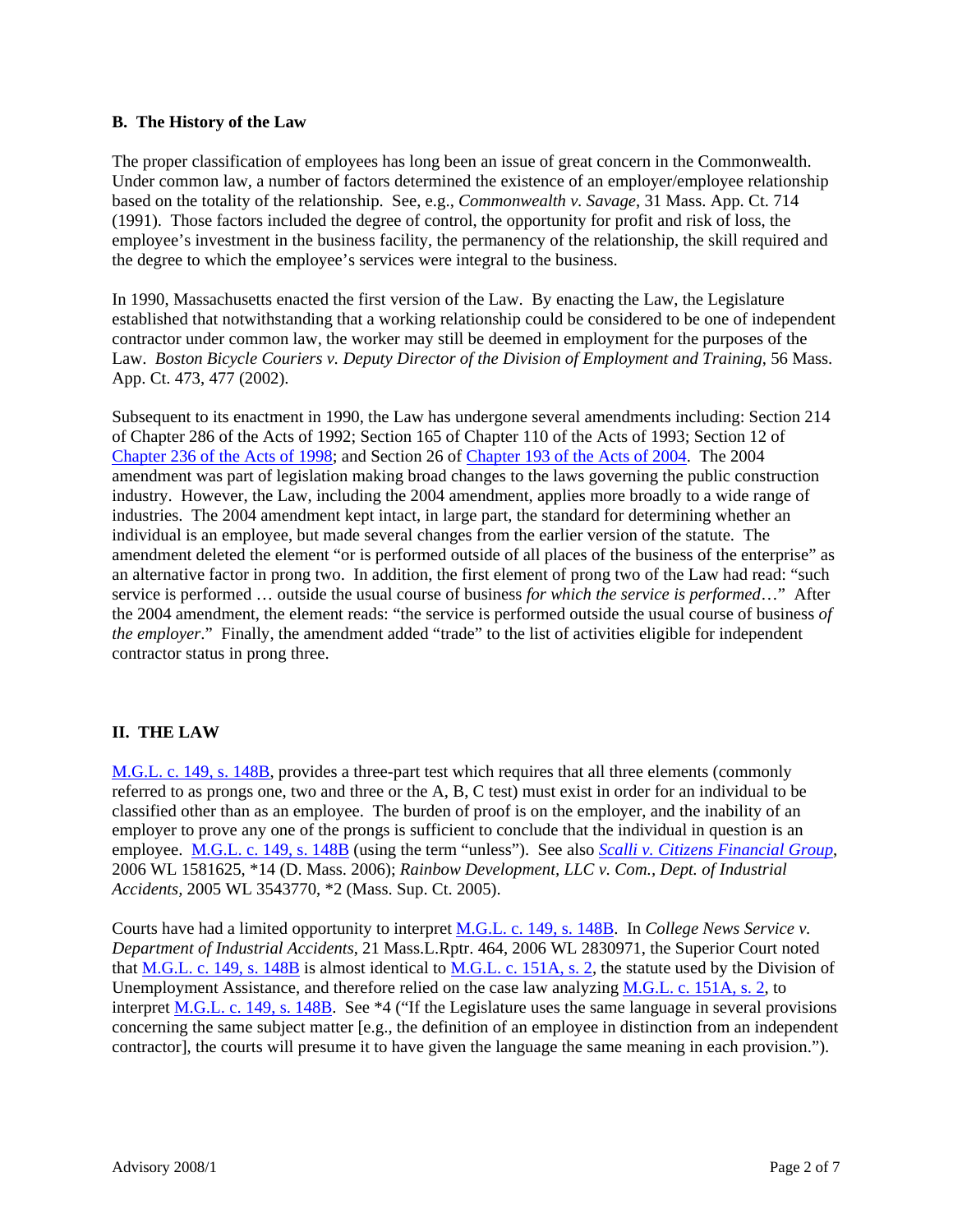See also *Commonwealth v. Germano*, 379 Mass. 268, 275-76 (1979). Because prongs one and three of M.G.L. c. 149, s. 148B and M.G.L. c. 151A, s. 2 are nearly identical and because prong two of M.G.L. c. 149, s. 148B contains one of the two steps of prong two in M.G.L. c. 151A, s. 2, Massachusetts case law interpreting M.G.L. c. 151A, s. 2 provides a useful guide to interpreting M.G.L. c. 149, s. 148B.

## **A. The Three Prong Test**

### **Prong One: Freedom from Control**

The first prong of <u>M.G.L. c. 149, s. 148B</u> provides that the individual must be "free from control and direction in connection with the performance of the service, both under his contract for the performance of service and in fact" in order for the individual to be an independent contractor. In *Commissioner of the Division of Unemployment Assistance v. Town Taxi of Cape Cod*, 68 Mass. App. Ct. 426, 434 (2007), the Court noted in interpreting the nearly identical language of prong one of M.G.L. c. 151A, s. 2 that:

The first part of the test examines the degree of control and direction retained by the employing entity over the services performed. The burden is upon the employer to demonstrate that the services at issue are performed free from its control or direction. The test is not so narrow as to require that a worker be entirely free from direction and control from outside forces.

### *Id.* (citations omitted).

The first prong of the test includes a determination of the employer's actual control and direction of the individual. See  $M.G.L. c. 149$ , s. 148B (using the phrase "in fact"). An employment contract or job description indicating that an individual is free from supervisory direction or control is insufficient by itself to classify an individual as an independent contractor under the Law. To be free from an employer's direction and control, a worker's activities and duties should actually be carried out with minimal instruction. For example, an independent contractor completes the job using his or her own approach with little direction and dictates the hours that he or she will work on the job.

### **Prong Two: Service Outside the Usual Course of the Employer's Business**

Prong two of M.G.L. c. 149, s. 148B(a)(2) provides that the service the individual performs must be "outside the usual course of business of the employer" in order for the individual to not be classified as an employee. Prior to the 2004 amendment, the employer could alternatively demonstrate that the work was performed "outside of all places of the business of the enterprise." The Law does not define "usual course of business" and Massachusetts courts have had limited opportunities to do so. In *Athol Daily News v. Division of Employment and Training*, 439 Mass. 171, 179 (2003)*,* the Court found that newspaper carriers were performing the "usual course of business" of the newspaper relying on the employer's own definition of its business. In *American Zurich v. Dept. of Industrial Accidents*, 2006 WL 2205085, \*4 (Mass. Super. 2006), Judge Paul Troy noted that "a worker whose services form a regular and continuing part of the employer's business" and "whose method of operation is not such an independent business" through which workers' compensation costs can be channeled, "should be found to be an employee." *Id.* Yet, "if the worker is performing services that are part of an independent, separate, and distinct business from that of the employer," prong two is not implicated. *Id.*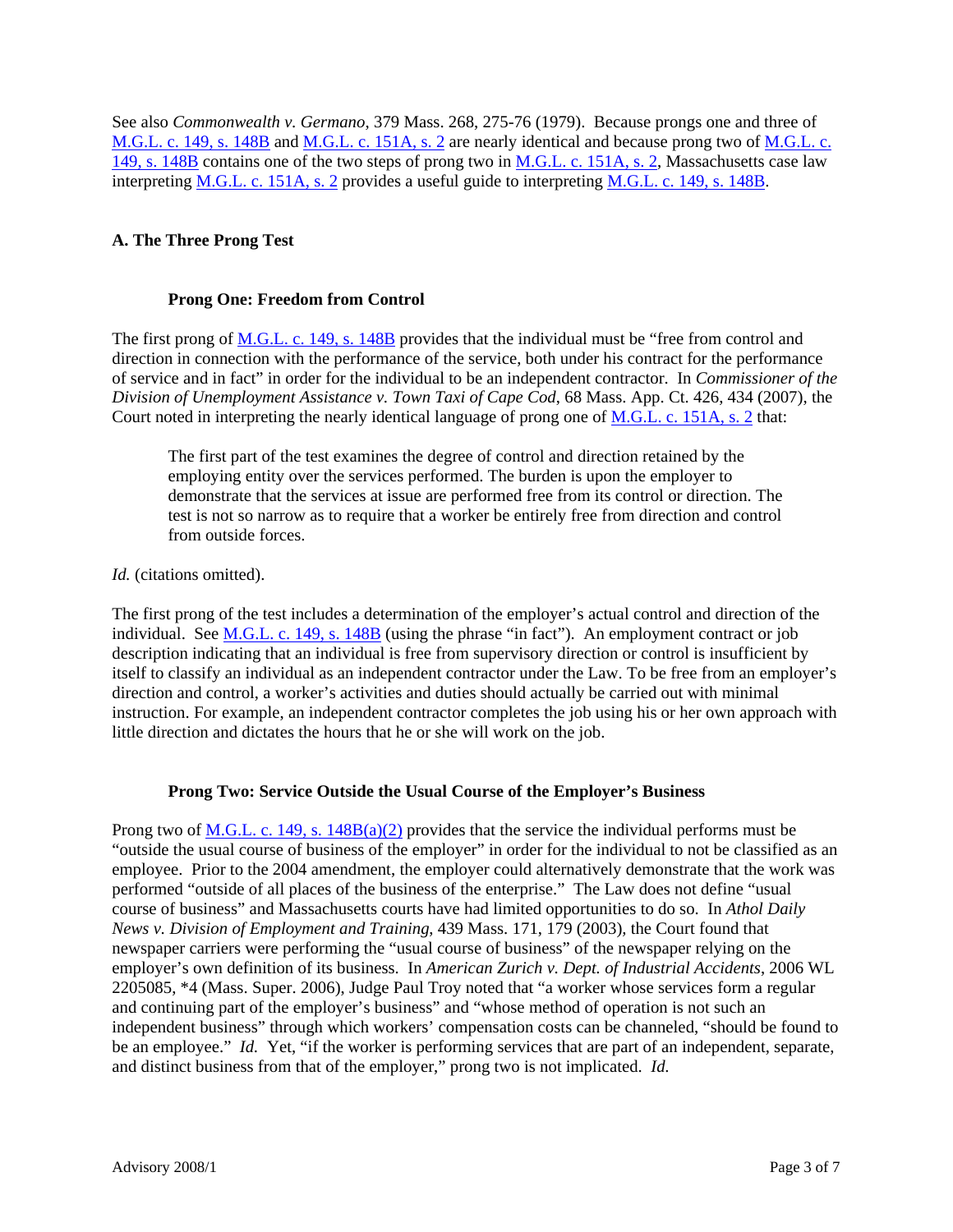#### **Prong Three: Independent Trade, Occupation, Profession or Business**

Prong three provides that the individual "is customarily engaged in an independently established trade, occupation, profession or business of the same nature as that involved in the service performed" in order for the individual to be classified other than as an employee. M.G.L. c. 149, s. 148B(a)(3). "Under the third prong, the court is to consider whether the service in question could be viewed as an independent trade or business because the worker is capable of performing the service to anyone wishing to avail themselves of the service or, conversely, whether the nature of the business compels the worker to depend on a single employer for the continuation of the services." *Coverall v. Division of Unemployment Assistance*, 447 Mass. 852, 857-58 (2006) (interpreting prong three of M.G.L. c. 151A, s. 2). The court went on to note in *Coverall*:

Although the court can consider whether a worker is capable of performing the service to anyone wishing to avail themselves of the services, the court may also consider whether the nature of the business compels the worker to depend on a single employer for the continuation of the services [citation omitted]. In this regard, we determine whether the worker is wearing the hat of the employee of the employing company, or is wearing the hat of his own independent enterprise.

*Id.* 

# **B. Issues Deemed Irrelevant**

An employer's failure to withhold taxes, contribute to unemployment compensation, or provide worker's compensation is not considered when analyzing whether an employee has been appropriately classified as an employee.  $M.G.L. c. 149$ , s.  $148B(b)$ . Hence, an employer's belief that a worker should be an independent contractor has no relevance in determining whether there has been violation of the Law. Similarly, the Law deems irrelevant the status of a worker as a "sole proprietor or partnership," for the purpose of obtaining worker's compensation insurance. M.G.L. c. 149, s. 148B(c).

# **C. Violation of the Law**

M.G.L. c. 149, s. 148B(d) provides that an employer violates the statute when two acts occur. First, the employer classifies or treats the individual other than as an employee although the worker does not meet each of the criteria in the three prong test. Second, in receiving services from the individual, the employer violates one or more of the following laws enumerated in the Law:

- The wage and hour laws set forth in M.G.L. c. 149.
- The minimum wage law set out in M.G.L. c. 151, s. 1A, 1B, and 19; 455 CMR 2.01, *et seq.*
- The overtime law set forth in  $M.G.L. c. 151$ , s. 1, 1A, 1B, and 19.
- The law requiring employers to keep true and accurate employee payroll records, and to furnish the records to the Attorney General upon request as required by M.G.L. c. 151, s. 15.
- Provisions requiring employers to take and pay over withholding taxes on employee wages. M.G.L. c. 62B.<sup>3</sup>
- The worker's compensation provisions punishing knowing misclassification of an employee. M.G.L. c. 152, s. 14.

 $\overline{a}$ 

 $3$  As noted in footnote 2, for purposes of income tax withholding, M.G.L. c. 62B provides a definition of employee that differs from the three prong test in **M.G.L. c. 149, s. 148B**.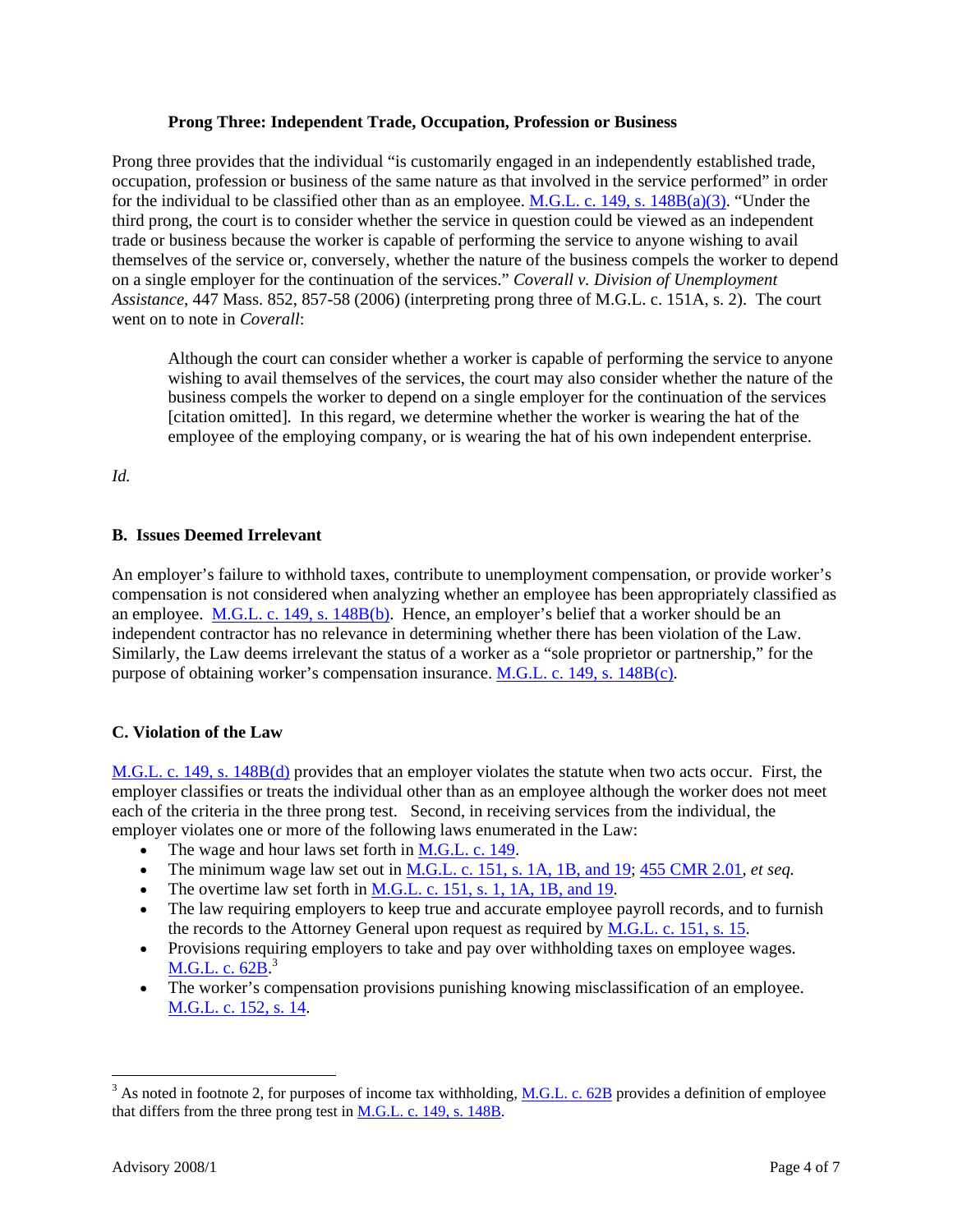The statute authorizes the Attorney General to impose substantial civil and criminal penalties, and in certain circumstances, to debar violators from public works contracts. M.G.L. c. 149, s. 27C(a)(3). The penalties and length of debarment depend upon the nature and number of violations. M.G.L. c. 149, s. 148B(d) also creates liability for both business entities and individuals, including corporate officers, and those with management authority over affected workers.

### **III. ENFORCEMENT GUIDELINES**

### **A. General Enforcement Guidelines**

The AGO recognizes that enforcement guidelines are useful to employers, entities and individuals who must determine whether a particular situation or individual has employee status. When enforcing the Law, the AGO attempts to protect workers, legitimate businesses and the Commonwealth, consistent with the goals of the Law outlined in the Introduction.

The Law is focused on the misclassification of individuals. In the event that all individuals performing a service are classified and legitimately treated as employees of an entity (paid W-2 income, received W-2 tax forms, subject to withholdings for federal and state taxes, covered by workers' compensation insurance, eligible for unemployment compensation benefits, etc.) and are performing the service as an employee, then there is no misclassification of those workers. Accordingly, in determining whether the Law has been violated, the initial question is whether an individual or individuals are classified other than an employee. For example, if painting company X cannot finish a painting job and hires painting company Y as a subcontractor to finish the painting job, provided that all of the individuals performing the painting are employees of company Y, then the Law does not apply. However, if painting company X hires individuals as independent contractors to finish the painting job, then this would be a violation of prong two and a misclassification under the Law.

The AGO is cognizant that there are legitimate independent contractors and business-to-business relationships in the Commonwealth. These business relationships are important to the economic wellbeing of the Commonwealth and, provided that they are legitimate and fulfill their legal requirements, they will not be adversely impacted by enforcement of the Law. The difficulty arises when businesses are created and maintained in order to avoid the Law. The AGO will enforce the Law against entities that allow, request or contract with corporate entities such as LLCs or S corporations that exist for the purpose of avoiding the Law. In these situations, the AGO will consider, among other factors, whether: the services of the alleged independent contractor are not actually available to entities beyond the contracting entity, even if they purport to be so; whether the business of the contracting entity is no different than the services performed by the alleged independent contractor; or the alleged independent contractor is only a business requested or required to be so by the contracting entity.

In reviewing situations for misclassification, the AGO considers certain factors to be strong indications of misclassification that warrant further investigation and may result in enforcement. These include:

- Individuals providing services for an employer that are not reflected on the employer's business records;
- Individuals providing services who are paid "off the books", "under the table", in cash or provided no documents reflecting payment;
- Insufficient or no workers' compensation coverage exists;
- Individuals providing services are not provided 1099s or W-2s by any entity;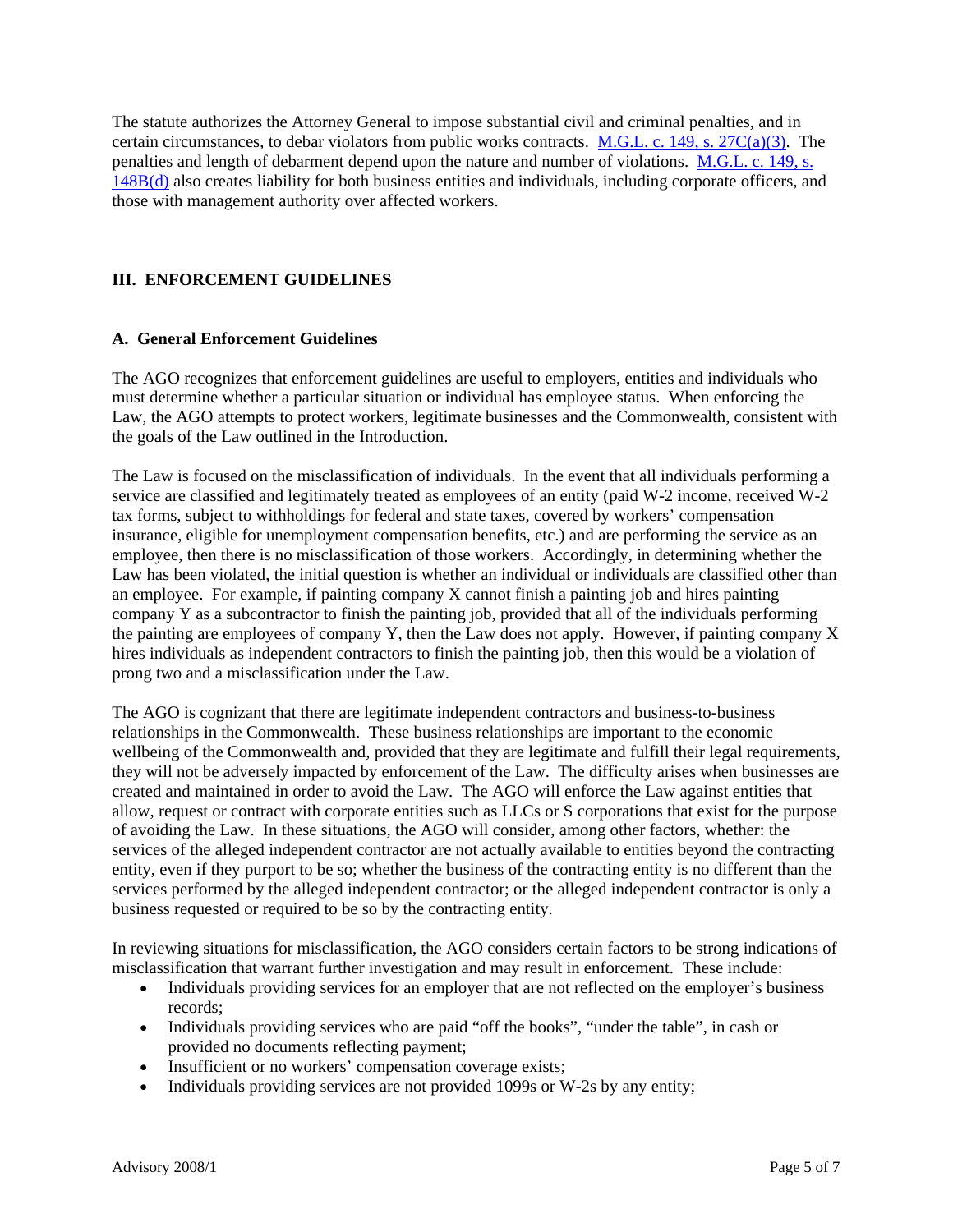- The contracting entity provides equipment, tools and supplies to individuals or requires the purchase of such materials directly from the contracting entity; and
- Alleged independent contractors do not pay income taxes or employer contributions to the Division of Unemployment Assistance.

Since it is not feasible to address in this Advisory every situation that could occur and since each case involves its own set of facts, it should be recognized that each potential enforcement action shall be reviewed by the AGO on a case-by-case basis, consistent with the Law.

## **B. Prong Two Guidelines**

Due to the nature of prong two and the lack of judicial precedent, the AGO recognizes the complexity that prong two presents and the concerns regarding legitimate independent contractors, particularly among certain segments of the workforce.

As discussed above, the AGO emphasizes that the initial question in determining whether the Law has been violated is whether an individual or individuals are classified other than as an employee. Only when an individual or individuals are classified other than as an employee will there be a determination of whether any of the prongs – including the complex prong two – are violated.

In *Athol Daily News*, the Court advised that no prong should be read so broadly as to render the other factors of the test superfluous. 439 Mass. at 180. Thus, prong two should not be construed to include all aspects of a business such that prongs one and three become unnecessary.

In its enforcement actions, the AGO will consider whether the service the individual is performing is necessary to the business of the employing unit or merely incidental in determining whether the individual may be properly classified as other than an employee under prong two.

Some examples of how the Attorney General will apply prong two<sup>4</sup>:

- A drywall company classifies an individual who is installing drywall as an independent contractor. This would be a violation of prong two because the individual installing the drywall is performing an essential part of the employer's business.
- A company in the business of providing motor vehicle appraisals classifies an individual appraiser as an independent contractor. This would be a violation of prong two because the appraiser is performing an essential part of the appraisal company's business.
- An accounting firm hires an individual to move office furniture. Prong two is not applicable (although prongs one and three may be) because the moving of furniture is incidental and not necessary to the accounting firm's business.

 $\overline{a}$ 

<sup>&</sup>lt;sup>4</sup> In interpreting the Illinois independent contractor law, the Supreme Court of Illinois noted in *Carpetland U.S.A.*, *Inc. v. IL Dept. of Employment Security*, 201 Ill.2d 351, 386-88 (2002):

The washing of windows or mowing of grass for a business is incidental. But when one is in the business of selling a product, sales calls made by sales representatives are in the usual course of business because sales calls are necessary. When one is in the business of dispatching limousines, the services of chauffeurs are provided in the usual course of business because the act of driving is necessary to the business.

Although the Illinois statute is not the same as the Massachusetts statute, the court's analysis is useful for guidance on how the Attorney General will undertake prong two enforcement.